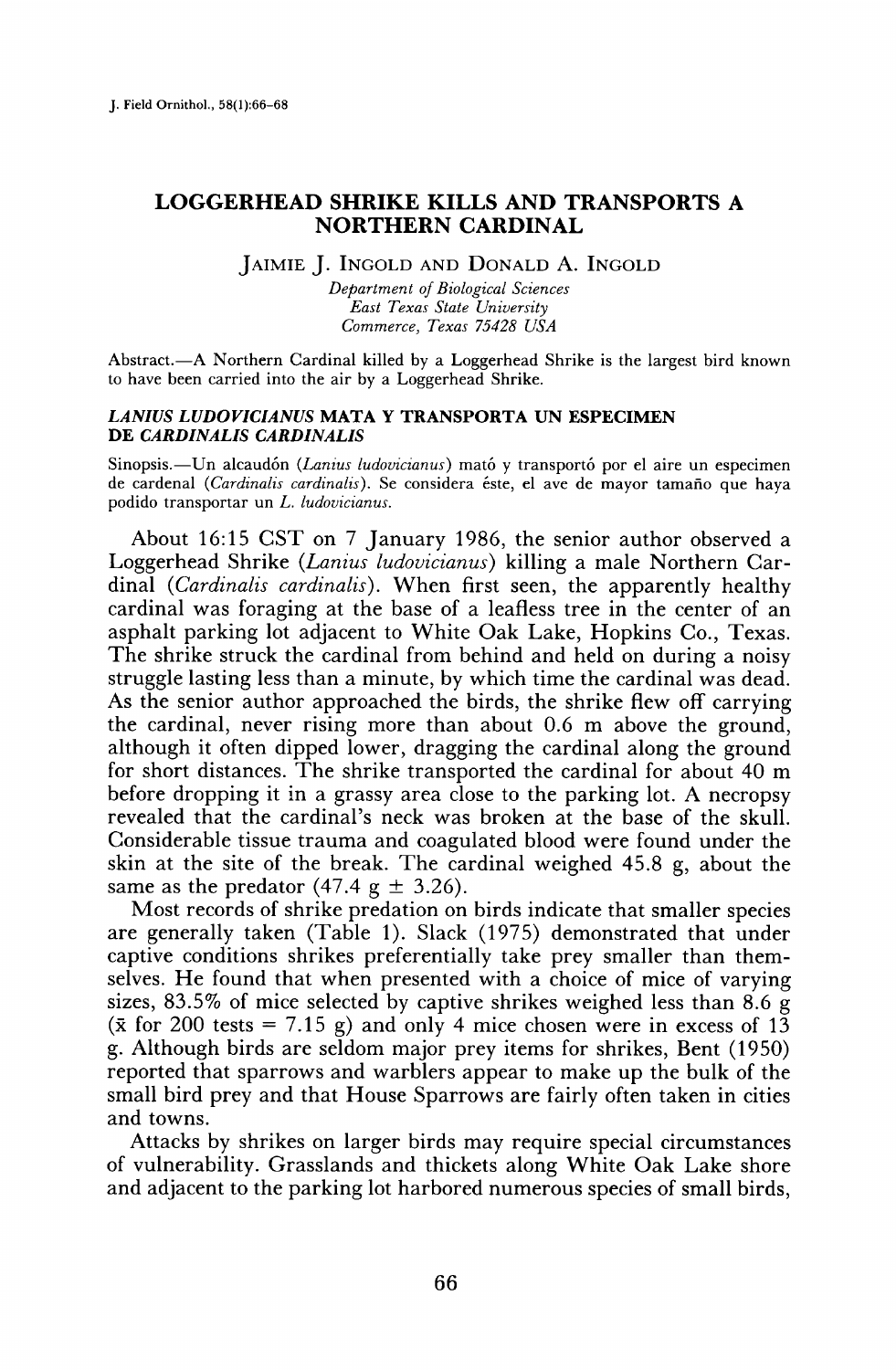| <b>Species</b>                                                   | Mean weight<br>$(g)^1$          | Source                                                         |
|------------------------------------------------------------------|---------------------------------|----------------------------------------------------------------|
| Loggerhead Shrike                                                | $47.4 \pm 3.26$                 |                                                                |
| Blue-gray Gnatcatcher<br>(Polioptila caerulea)                   | $6.0 \pm 0.13$                  | Wm. Lloyd in Bent (1950)                                       |
| Bell's Vireo<br>(Vireo bellii)                                   | $8.5 \pm 0.55$                  | Wm. Lloyd in Bent (1950)                                       |
| Chipping Sparrow<br><i>(Spizella passerina)</i>                  | $12.3 \pm 0.84$                 | Wm. Lloyd, H. L. Stoddard, &<br>Pearson et al., in Bent (1950) |
| Yellow-rumped Warbler<br>(Dendroica coronata)                    | $12.9 \pm 0.76$ (males)         | Wm. Lloyd, H. L. Stoddard, &<br>Pearson et al., in Bent (1950) |
| <b>Bank Swallow</b><br>(Riparia riparia)                         | 14.6                            | Wm. Brewster in Bent (1950)                                    |
| Grasshopper Sparrow<br>(Ammodramus savannarum)                   | $17.0 \pm 2.75$                 | Judd (1898)                                                    |
| House Sparrow<br>(Passer domesticus)                             | $28.0 \pm 1.55$ (males)         | Judd (1898); Bent (1950); S. A.<br>Grimes in Bent (1950)       |
| Horned Lark<br>(Eremophila alpestris)                            | 31.9 (males)                    | Wiggins $(1962)$                                               |
| Eastern Bluebird<br>(Sialia sialis)                              | $31.6 \pm 0.92$                 | Wm. Brewster and Wright &<br>Harper in Bent (1950)             |
| White-crowned Sparrow<br>(Zonotrichia leucophrys)                | $32.0 \pm 2.18$                 | Esterly $(1917)$                                               |
| Rufous-sided Towhee<br>(Pipilo erythrophthalmus)                 | $41.7 \pm 1.95$ (males)         | Cumming $(1951)$                                               |
| Northern Cardinal<br>Northern Mockingbird<br>(Mimus polyglottos) | $45.4 \pm 4.29$ (males)<br>48.5 | present report<br>Holt (1913)                                  |
| Mourning Dove<br>(Zenaida macroura)                              | $123.0 \pm 1.85$ (males)        | Balda (1965)                                                   |

**TABLE 1. Mean weights for the Loggerhead Shrike and some of its reported avian prey.** 

**i Dunning (1984); White-crowned Sparrow wt. Z. l. nuttalli.** 

**including sparrows, warblers, and Dark-eyed Juncos (Junco hyemalis). The cardinal was in a vulnerable position in an open area, enhancing the chances of success while, perhaps, minimizing the chances of injury to the shrike. Similarly, Balda (1965) reported that a shrike attacked and killed a much larger Mourning Dove (Zenaida macroura). The dove was feigning injury as a result of human disturbance and therefore was particularly vulnerable. In this case it was not transported by the shrike.** 

**Predation appears to be most common on species less than about twothirds the mean body weight of the shrike (30-35 g) and rare on larger individuals. It is likely that larger prey may be subject to shrike predation only under circumstances of special vulnerability.** 

#### **ACKNOWLEDGMENTS**

**We appreciate comments and suggestions by Fred L. Burnside, Dept. of Biol. Sciences, Miss. St. Univ. and Fred Lohrer, Archbold Biol. Sta., Lake Placid, Florida.**